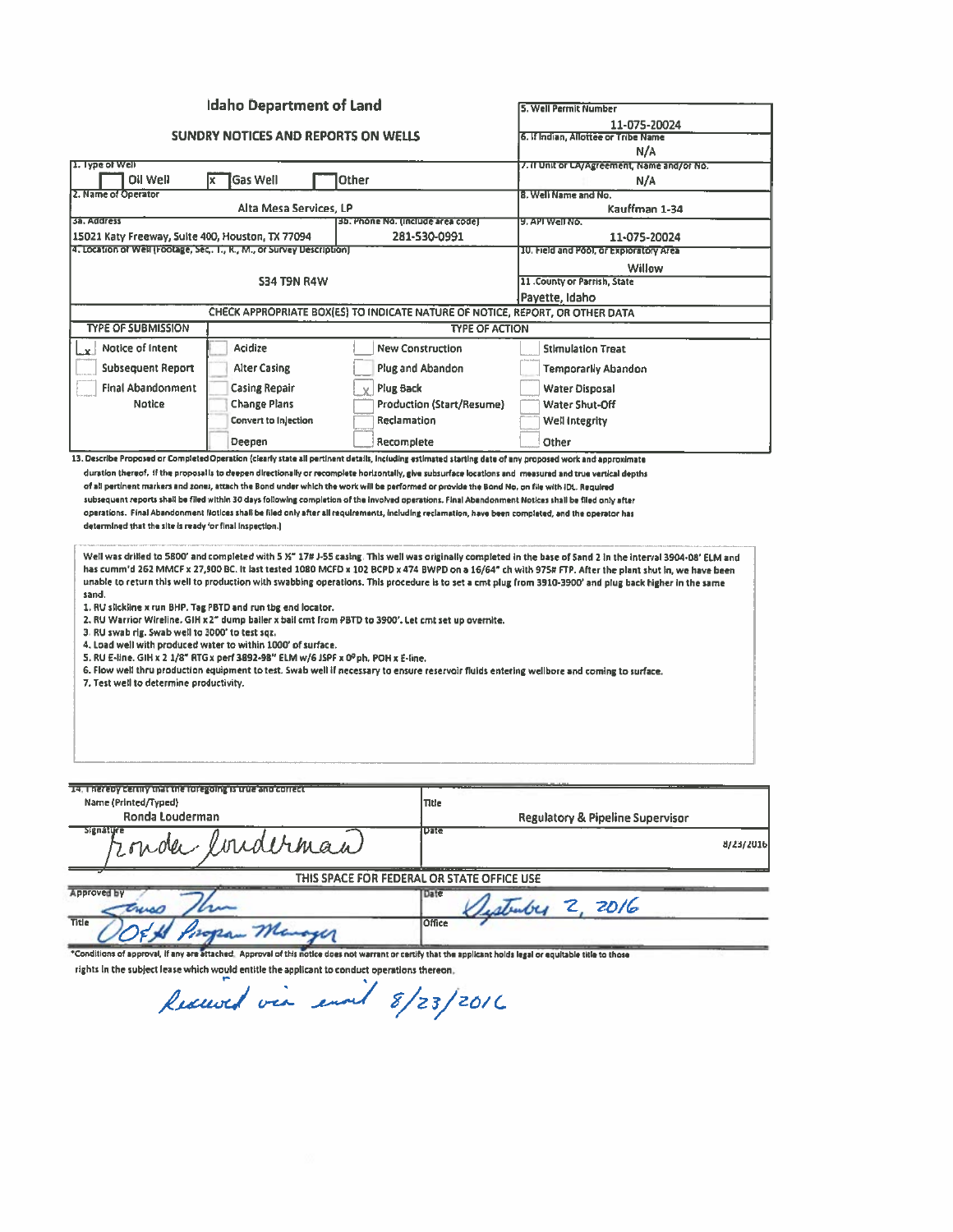|                                                                                                                   | <b>Idaho Department of Land</b>            | 5. Well Permit Number                                                         |                                             |          |
|-------------------------------------------------------------------------------------------------------------------|--------------------------------------------|-------------------------------------------------------------------------------|---------------------------------------------|----------|
|                                                                                                                   | <b>SUNDRY NOTICES AND REPORTS ON WELLS</b> | 11-075-20024<br>6. If Indian, Allottee or Tribe Name                          |                                             |          |
|                                                                                                                   |                                            |                                                                               | N/A                                         |          |
| 1. Type of Well                                                                                                   |                                            |                                                                               | 7. If Unit or CA/Agreement, Name and/or No. |          |
| Oil Well<br><b>Gas Well</b><br>Other<br>x                                                                         |                                            |                                                                               | N/A                                         |          |
| 2. Name of Operator                                                                                               |                                            |                                                                               | 8. Well Name and No.                        |          |
|                                                                                                                   | Alta Mesa Services, LP                     |                                                                               | Kauffman 1-34                               |          |
| 3a, Address                                                                                                       |                                            | 9. API Well No.                                                               |                                             |          |
| 15021 Katy Freeway, Sulte 400, Houston, TX 77094                                                                  |                                            | 11-075-20024                                                                  |                                             |          |
| 4. Location of Well (Footage, Sec, T., R., M., or Survey Description)                                             |                                            | 10. Field and Pool, or Exploratory Area                                       |                                             |          |
|                                                                                                                   | <b>S34 T9N R4W</b>                         | Willow                                                                        |                                             |          |
|                                                                                                                   |                                            |                                                                               | 11 .County or Parrish, State                |          |
|                                                                                                                   |                                            |                                                                               | Payette, Idaho                              |          |
|                                                                                                                   |                                            | CHECK APPROPRIATE BOX(ES) TO INDICATE NATURE OF NOTICE, REPORT, OR OTHER DATA |                                             |          |
| <b>TYPE OF SUBMISSION</b>                                                                                         |                                            | <b>TYPE OF ACTION</b>                                                         |                                             |          |
| $x$ Notice of Intent                                                                                              | Acidize                                    | <b>New Construction</b>                                                       | <b>Stimulation Treat</b>                    |          |
| <b>Subsequent Report</b>                                                                                          | <b>Alter Casing</b>                        | Plug and Abandon                                                              | <b>Temporarily Abandon</b>                  |          |
| <b>Final Abandonment</b>                                                                                          |                                            |                                                                               |                                             |          |
|                                                                                                                   | <b>Casing Repair</b>                       | X. Plug Back                                                                  | <b>Water Disposal</b>                       |          |
| Notice                                                                                                            | <b>Change Plans</b>                        | Production (Start/Resume)                                                     | Water Shut-Off                              |          |
|                                                                                                                   | Convert to Injection                       | Reclamation                                                                   | Well Integrity                              |          |
|                                                                                                                   | Deepen                                     | Recomplete                                                                    | Other                                       |          |
|                                                                                                                   |                                            |                                                                               |                                             |          |
|                                                                                                                   |                                            |                                                                               |                                             |          |
| 14. Thereby certify that the foregoing is true and correct<br>Name (Printed/Typed)<br>Ronda Louderman<br>ignature | derman                                     | Title<br>Date                                                                 | Regulatory & Pipeline Supervisor            |          |
| <b>Approved by</b>                                                                                                |                                            | THIS SPACE FOR FEDERAL OR STATE OFFICE USE<br>Date                            |                                             |          |
|                                                                                                                   |                                            |                                                                               | stenby 2, 2016                              | 9/1/2016 |

rights in the subject lease which would entitle the applicant to conduct operations thereon.

BOIZE<sup>T</sup> Invito SON 2E6-5 6M IS: 03 **RENCH OR FYHOR**